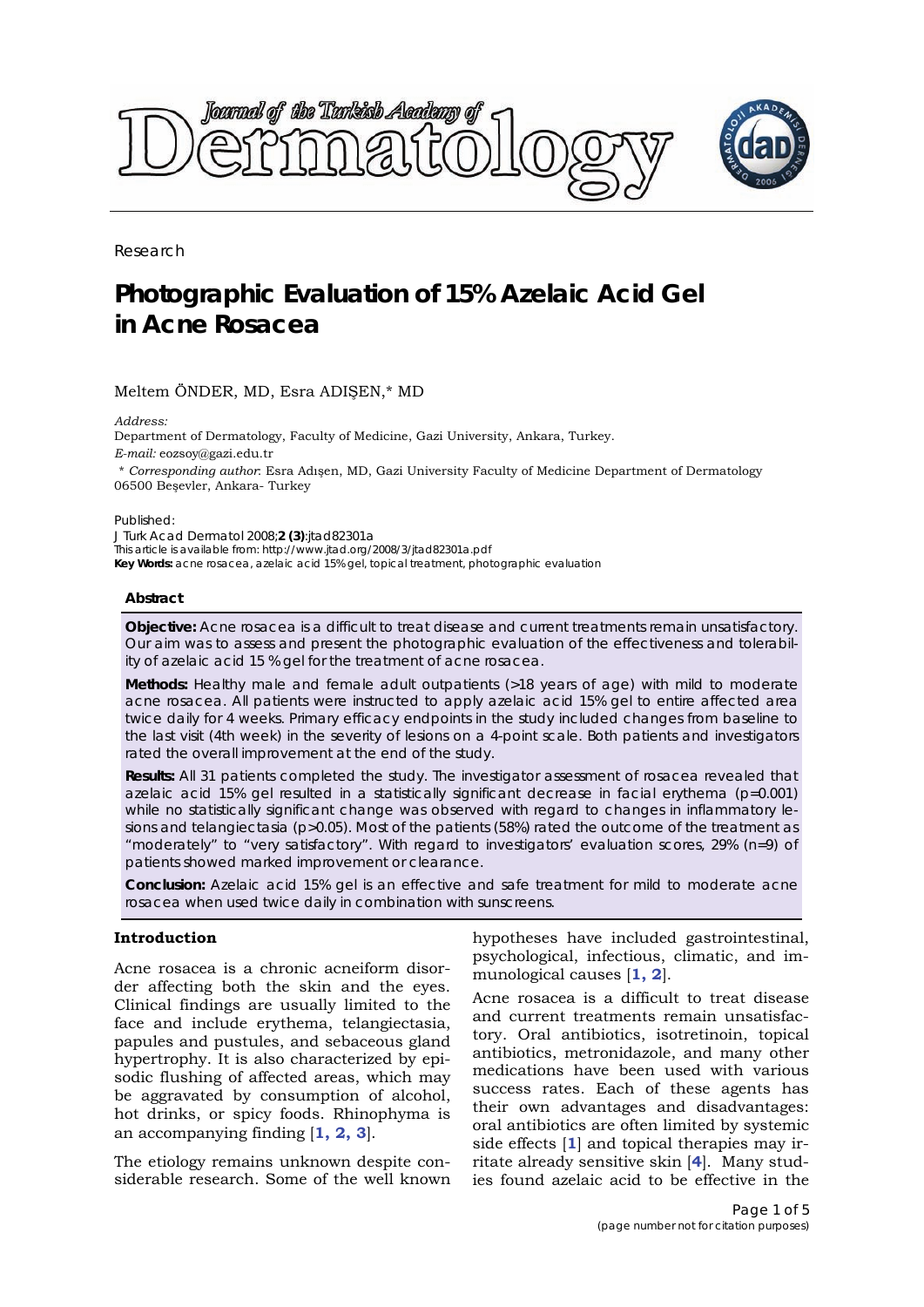#### *J Turk Acad Dermatol* 2008; **2 (3)**: jtad82301a. http://www.jtad.org/2008/3/jtad82301a.pdf

treatment of acne rosacea when used twice daily for 9-15 weeks [**5, 6, 7, 8, 9**]. The exact mechanism of action of azelaic acid in acne rosacea is not known. Azelaic acid is in a class of medications called dicarboxylic acids. In addition to its effects on keratinization, it exerts antimicrobial and antiinflammatory effects [**2, 3**]. Which of these properties are involved in the treatment of acne rosacea is unclear.

More recently, studies focused on the effectiveness of a gel formulation of azelaic acid (Finacea ®, Intendis, Intendis İlaç Tic. Ltd. Şti. İstanbul, Turkey). The Food and Drug Administration approved azelaic acid 15% gel in December 2002 for the treatment of mild to moderate rosacea [**11**]. Azelaic acid 15% gel contains higher amount of the active ingredient as compared to azelaic acid cream and the vehicle of gel formulation has ability to more effectively deliver a higher azelaic acid dose fraction into the viable skin which is 25.3% for the gel and 3.4% for the cream formulation [**12**].

Herein we assessed and presented the photographic evaluation of the effectiveness and tolerability of azelaic acid topical gel for the treatment of acne rosacea. The objective was to compare the photographic results of patients treated with azelaic acid 15% gel at baseline and at the end-of four weeks of treatment.

# **Materials and Methods**

**Patients:** Healthy male and female adult outpatients (>18 years of age) with mild to moderate acne rosacea defined as the presence of 15 or fewer inflammatory papules or pustules were eligible for the trial. Severe cases were excluded. Other exclusion criteria were; receiving topical or oral antibiotics during the 4 weeks prior to the study, known or suspicion of pregnancy and presence of a history of hypersensitivity to azelaic acid 15% gel. Age, sex, duration of acne rosacea, the presence or absence of rhinophyma or ocular findings were also recorded.

**Study Design:** This study was designed as an open clinical test and was approved by Local Ethical Committee of Gazi University, Faculty of Medicine, Ankara, Turkey. All patients were instructed to apply azelaic acid 15% gel to entire affected area twice daily for 4 weeks. Besides this, sunscreen use (SPF>30) was advised. Patients were also instructed to wash their face before treatment application, to apply agent very sparingly and spread it thoroughly by smooth massage. Other acne/acne rosacea medications such as systemic or topical antibiotics and treatments with other antimicrobial products such as those contained in shampoos and soaps were prohibited. Also, all patients were recommended avoiding sun exposure and heat. Patients were also informed not to take excessive amounts of alcohol and spicy food. The patients were evaluated at baseline and later, every two weeks. At the end of 4 weeks, the effectiveness and tolerability of the treatment was evaluated. Full-face photographs were taken at baseline and at the end of the study (4th week).

Primary efficacy endpoints in the study included changes from baseline to the last visit (4th week) in the severity of lesions (on a 4-point scale [0= 'none', 1= 'mild', 2= 'moderate', 3= 'severe'] ). At baseline, a dermatologist investigator assessed the degree of the erythema and telangiectasia, the inflammatory lesion and the overall rosacea severity on this 4-point scale.

In addition to this assessment, patients rated the overall improvement at the end of the study as "0" (not satisfied) to "4" (very satisfied). Investigators' evaluation was rated as "0" (no change), "1" (slight improvement), "2" (moderate improvement), "3" (marked improvement), "4" (clear).

Compliance was assessed by a treatment chart at each visit and adverse effects such as erythema, stinging, burning and dryness were recorded.

Statistical Programme for Social Sciences 11.0 (SPSS 11.0) was used for statistical analysis. Statistical analyses to evaluate differences in the scores of papulopustules, erythema and telangiectasia were carried using *Wilcoxon* signed rank test and paired t test where needed. A probability less than 0.05 was considered as significant.

# **Results**

All 31 patients completed the study. Patients were 29-65 years of age (mean, 49.2±11.1) with a disease duration of 1-25 years (mean, 6±6.6). Nine of them were male and twenty two of them were female. Eight of 31 (25.8%) had rhinophyma and thirteen of 31 (42%) had ocular findings.

The investigator assessment of rosacea revealed that azelaic acid 15% gel resulted in a statistically significant decrease in facial erythema (*p*<0.05) and statistically significant improvement in the global rosacea severity assessment (*p*<0.05) while no statistically significant change was observed with regard to changes in inflammatory lesions and telangiectasia (*p*>0.05) (**Table 1**).

Over the course of the study erythema was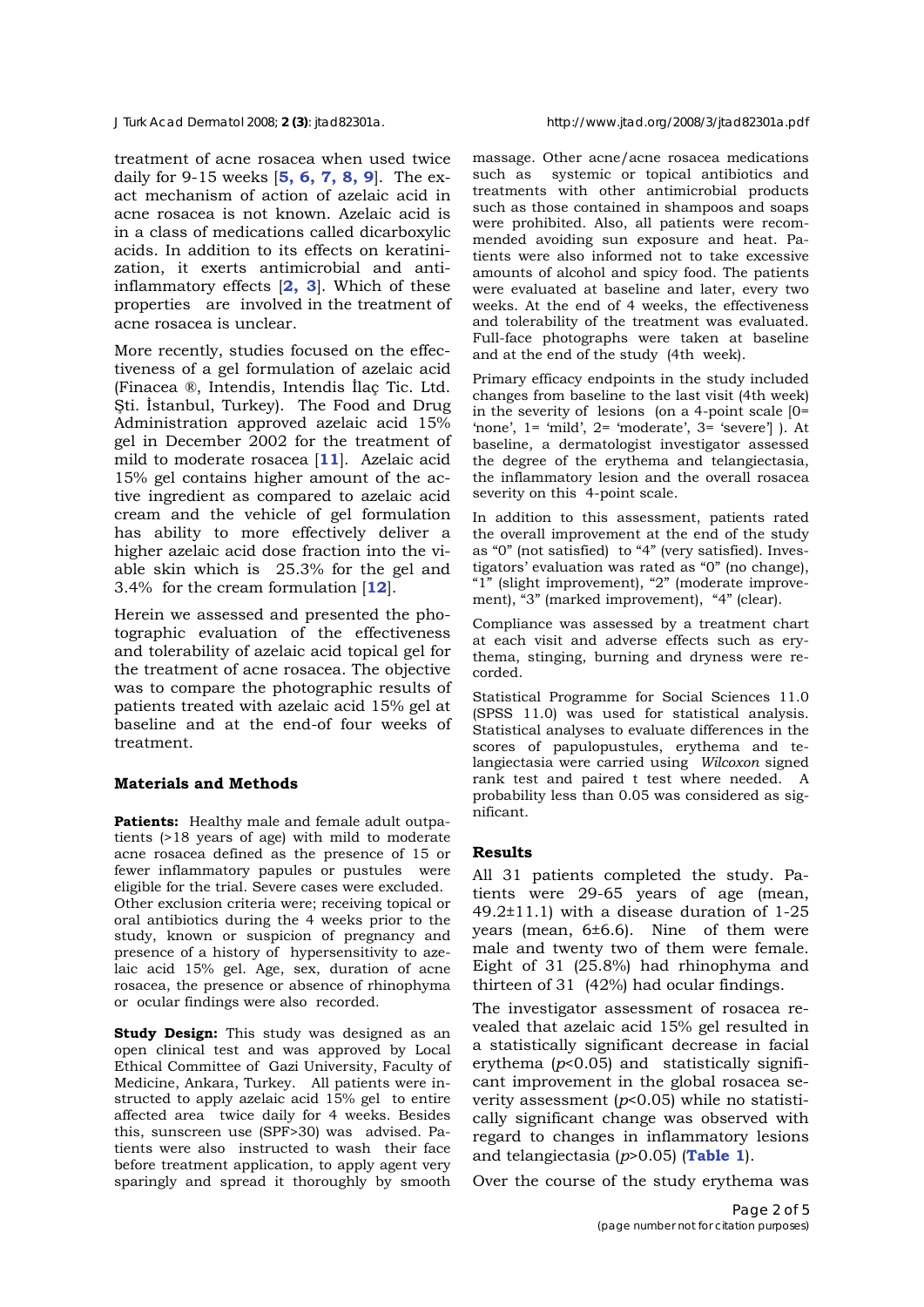*J Turk Acad Dermatol* 2008; **2 (3)**: jtad82301a. http://www.jtad.org/2008/3/jtad82301a.pdf



**Figures 1-9. a)** Before treatment; **b)** At the end of four weeks of treatment. At the end of 4 weeks, investigator's improvement evaluation revealed "clear" (**Figures 1, 2, 3 and 4**), "marked improvement" (**Figures 5 and 6**), "moderate improvement"(**Figures 7, 8 and 9**).

statistically improved from 2.3±0.8 to 1.6± 0.6 (*p*<0.05), therefore azelaic acid 15% gel achieved 69.5% reduction in erythema scores in 21 (68%) of the patients. Inflammatory lesions improved in 18 (58%) of the patients, but the difference was not statistically significant (p>0.05). Photographic results of some of our patients are presented in **Figures 1** to **9**.

Most of the patients (58%) rated the outcome of the treatment as "moderately" to "very satisfactory". The effectiveness of azelaic acid 15% gel was rated as "very satisfied" in  $9.6\%$  (n=3), "satisfied" in 16.1% (n=5), "moderately satisfied" in 32.2%  $(n=10)$ , fairly satisfied" in 32.2%  $(n=10)$ and not satisfied in 9.6% (n=3) of the patients (**Figure 10**).

At the end of the study, with regard to investigators' evaluation scores, 29% (n=9) of patients showed marked improvement or clearance, 25.8% (n=8) showed moderate improvement, 32.2% (n=10) showed slight improvement and 12.9% (n=4) failed to response to the therapy (**Figure 11**).

Side effects including stinging and burning sensation was observed in 11 (35.4%) of 31 patients. None of the patients discontinued due to the side effects.

# **Discussion**

This study represented the photographic evaluation of the efficacy and safety of azelaic acid 15% gel in 31 patients with acne rosacea during a four weeks period. In our study, the severity of erythema dramatically

**Table 1.** Change in Investigator's Assessment of Acne Rosacea Severity Over the Treatment Period. Primary Efficacy Endpoints in the Study Included Changes From Baseline to the Last Visit (4th week) in the Severity of Lesions (on a 4-point scale  $[0=$  'none',  $1=$  'mild',  $2=$  'moderate',  $3=$  'severe'].

|                                  | <b>Baseline</b> | Fourth weeks of ther-<br>apy | p value |
|----------------------------------|-----------------|------------------------------|---------|
| Erythema score                   | $2.3 \pm 0.8$   | $1.6 \pm 0.6$                | 0.05    |
| Telangiectasia score             | $1.8\pm0.3$     | $1.7 \pm 0.9$                | >0.05   |
| <b>Inflammatory lesion score</b> | $1.9 \pm 0.6$   | $1.8 \pm 0.6$                | >0.05   |
| Overall rosacea severity score   | $2.1\pm0.6$     | $1.9 \pm 0.9$                | 0.05    |

Page 3 of 5 *(page number not for citation purposes)*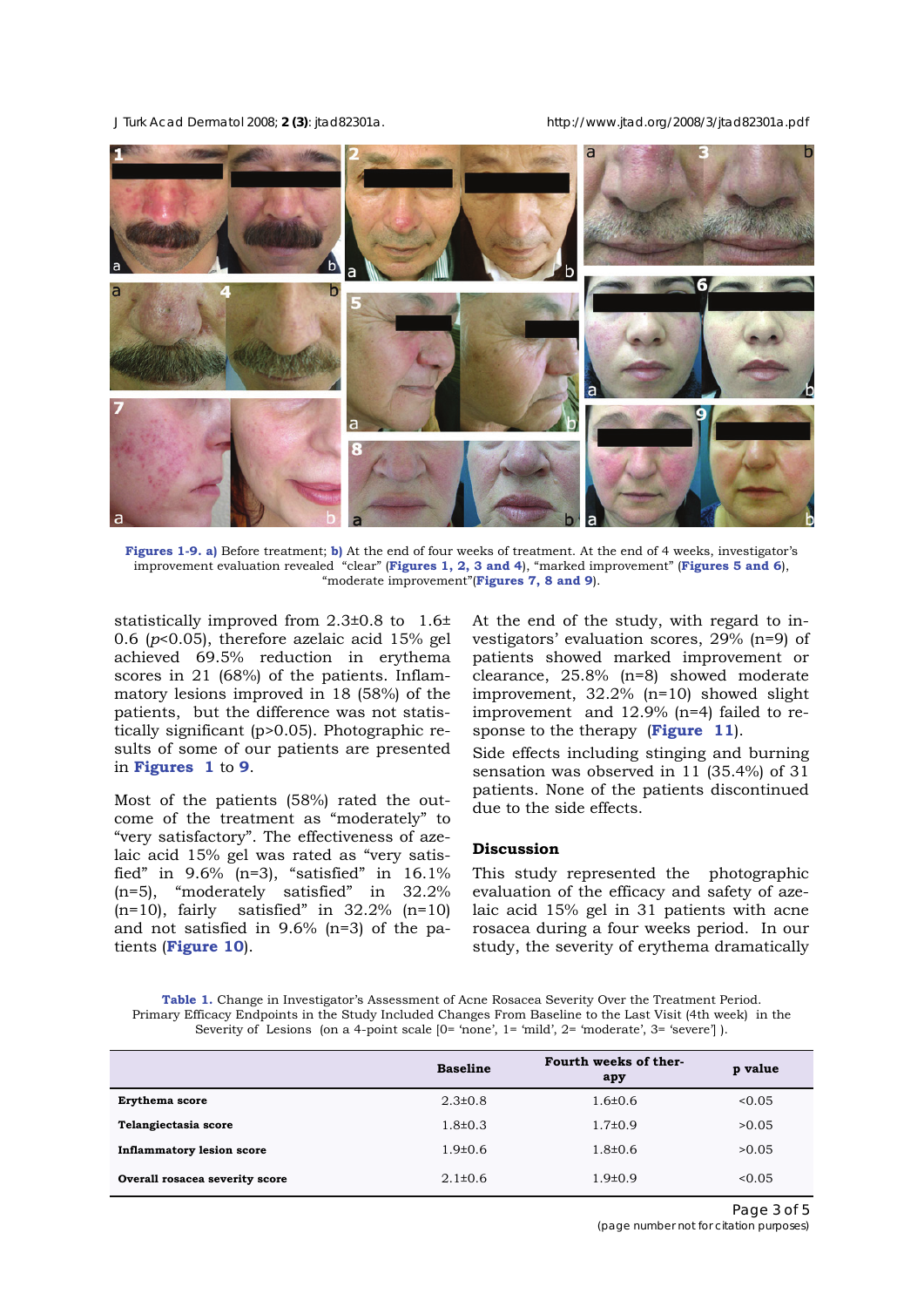*J Turk Acad Dermatol* 2008; **2 (3)**: jtad82301a. http://www.jtad.org/2008/3/jtad82301a.pdf



**Figures 10.** Patients' evaluation at the end of four weeks

improved over four weeks of therapy in 68% of the patients. Only after four weeks, azelaic acid 15% gel was able to provide 69.5% reduction of overall erythema. Therefore, our result may indicate that erythema is the first component of acne rosacea that improves during treatment with azelaic acid 15% gel. Improvement of erythema in our study was in consistent with other studies [**7, 8**]. *Thiboutot* et al. [**8**] compared the effectiveness and safety of twice-daily treatment with azelaic acid 15% gel with its vehicle in a total of 664 patients with moderate papulopustular acne rosacea in a vehicle-controlled study. At the end of 12 weeks, azelaic acid gel was well tolerated and achieved significantly better therapeutic rates in improving the symptoms and erythema as compared to its vehicle. A significantly higher proportion of patients (44% and 46%) treated with azelaic acid gel showed improvement in overall erythema than those treated with vehicle (29% and 28%, respectively) at the end of therapy [**8**]. In another double blind randomized clinical trial, the efficacy and safety of metronidazole 0.75% gel and azelaic acid 15% gel was compared [**7**]. A total of 251 patients with papulopustular rosacea were enrolled. After 15 weeks of therapy, 56% of the patients in the azelaic acid 15% gel group experienced improvement in erythema compared with 42% of the metronidazole group.

*Elewski* et al. [**7**] found that azelaic acid 15% gel twice daily for 15 weeks provided a 72.7% reduction in the mean inflammatory lesion count. In the study of *Thiboutot* et al. [8], the mean reductions of inflammatory lesions in the azelaic acid 15% gel treated patients were 58% and 51%, versus 40% and 39% in control patients at the end of



**Figures 11.** Investigator's improvement evaluation at the end of four weeks

12 weeks of therapy. In 18 (58%) of the patients, improvement in the inflammatory lesions were observed in our study, but this effect was not reflected to statistical analysis. Therefore we could not demonstrate the effectiveness of azelaic acid in treating inflammatory lesions. One possible explanation of our results may have been the duration of the treatment since four weeks of treatment is short to anticipate an antiinflammatory effect.

In our study, a five point scale was used to evaluate the patients' and investigators' assessment of the treatment. With regard to the investigator's rating, 54.8% of the patients showed "clearance" to moderately" improvement in our study, while 58% of the patients rated their treatment as "moderately" or "very" satisfactory. In previous studies with azelaic acid-treated acne rosacea patients, investigators found complete remission or marked improvement in 46% [**8**], 48% [**7**] or 51% [**8**] of the patients while 58% [**8**], 61% [**8**] or 78% [**7**] of the patients rated their overall improvement as "good" for "excellent".

The exact mechanism of action in the treatment of acne rosacea is not yet known. The antimicrobial, antikeratinization, and antiinflammatory effects have been implicated. The antimicrobial action may be related to inhibition of microbial cellular protein synthesis. Azelaic acid is bactericidal against *Propionibacterium acnes, Staphylococcus epidermidis* and possesses bacteriostatic properties against many other aerobic microorganisms [**2, 3, 9**]. Effects of azelaic acid on neutrophil function have been studied by *Akamatsu* et al. [**13**] in 1991, and its ability to inhibit of the production of reactive oxygen species have been shown which